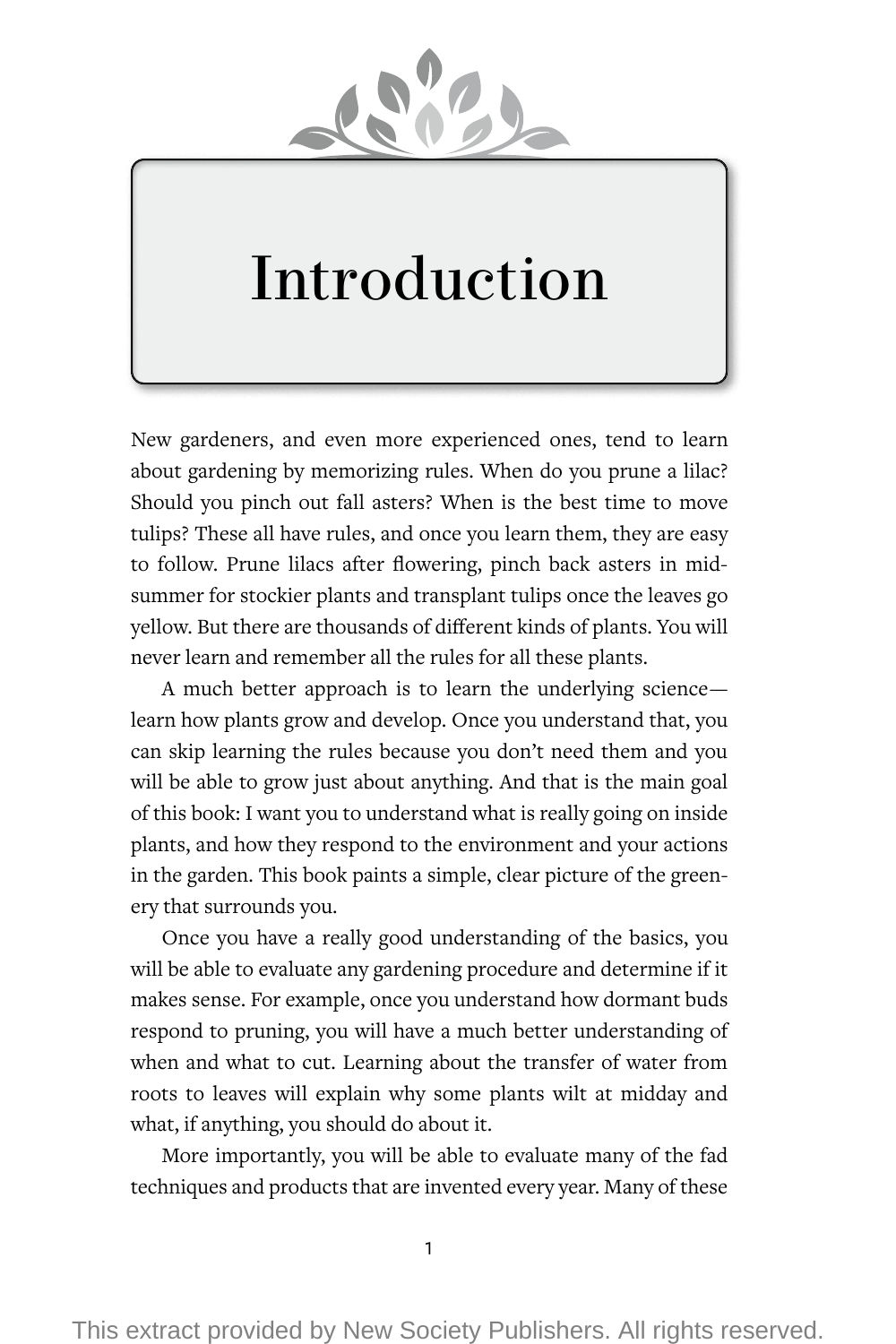are simply a waste of time and do not improve the health of your plants. This book will make you a more informed consumer.

# **Introduction to Plant Science**

Plants have been studied for a few hundred years and we know a lot about them but with each advancement in our knowledge we realize there is so much more to learn. Plants are complex organisms and we are just starting to appreciate how they really work.

In order to write this book I had to make a lot of choices about what to include and what to leave out. If I'd included everything, this book would be ten times as big, and few people would read it. I have included basic information, like what is a leaf and how does pollination work, to give you a strong foundation of plant science. I then added other topics that are not only interesting but also practical for the home gardener.

For example, it is not critical that you understand mobile and immobile nutrients except that such an understanding helps you decide when foliar fertilization makes sense and why foliar feeding of calcium to prevent blossom end rot in tomatoes does not work. So I decided to include this in the book.

At other times I just included things because they are just cool to know about plants. Did you know plant roots excrete chemicals to attract beneficial microbes which then ward off root pathogens? More about this later.

To complete the book, I also had to leave out a bunch of interesting stuff and in many cases I had to take a complex topic and simplify it. I hope that the book gives you a good grounding of plant science which will allow you to find other more detailed resources as your knowledge and interests expand.

#### **Organization of the Book**

I've dissected plants into logical components including roots, stems, leaves and flowers, and each of these is discussed in individual chapters. This provides a basic background that is then used to discuss the whole plant as a single organism.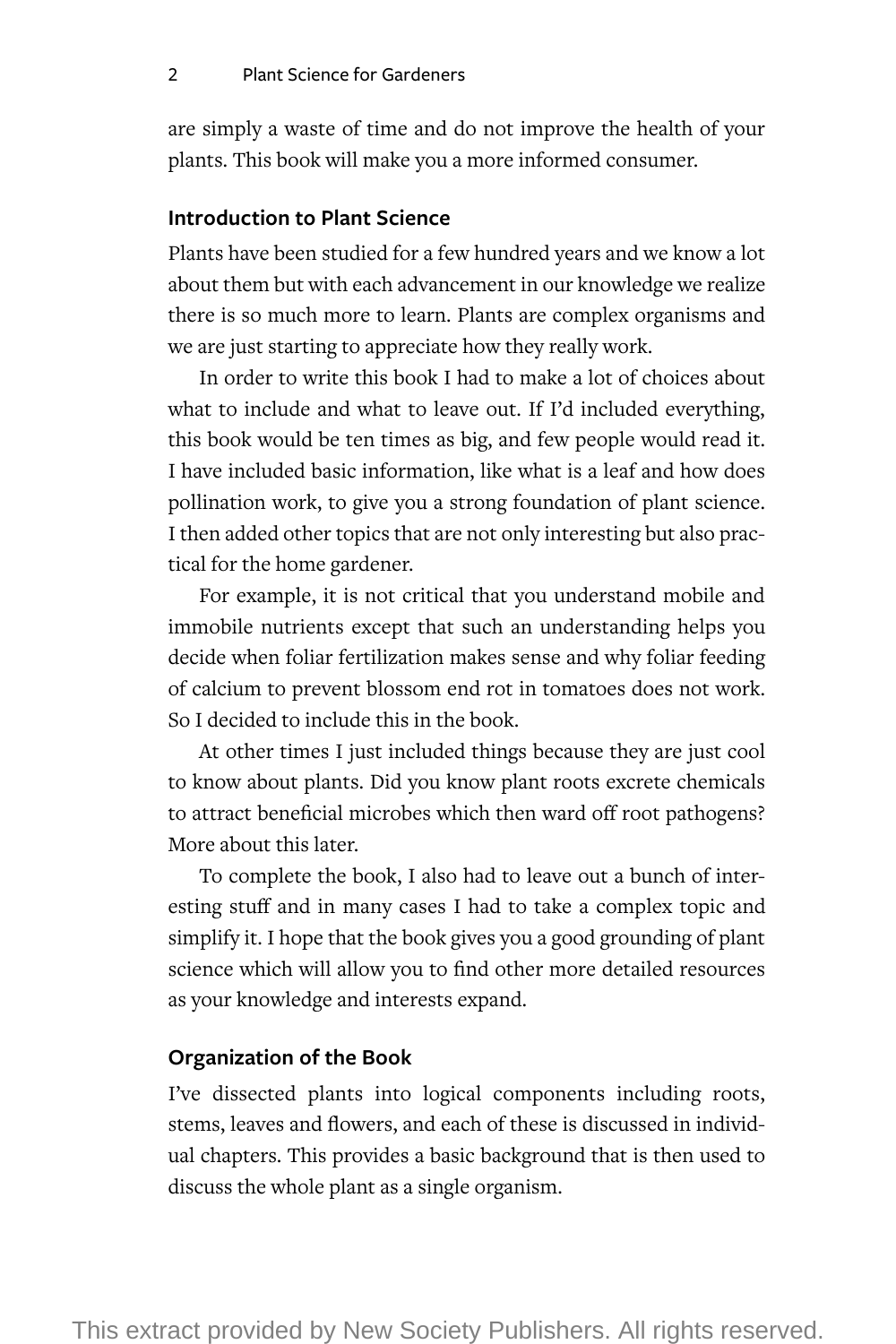The focus of most of the book is on herbaceous plants such as grasses and perennials but a lot of the discussion also applies to woody plants. I have also added a special chapter to discuss topics that are specific to trees and shrubs. The book ends with a couple of chapters on propagation that will be very useful to gardeners and will provide better insight into specific topics that are not covered in other sections.

Numerous sidebars have been added throughout the book to discuss garden myths, which is a particular passion of mine. My blog, called gardenmyths.com, has had over 14 million visitors and discusses hundreds more garden myths.

#### **Terms Used in This Book**

Science is very precise about the terms it uses, but these are not always used in the same way by the general public, which leads to misunderstandings. One of my challenges is to use terms that are both useful to the gardener and still reflect the accuracy of the science. To ensure that we are all on the same page, it is important that we agree on some basic definitions.

#### *Organic Matter*

Organic matter is essentially dead organisms. These could be dead plants or animals, which have reached a certain degree of decomposition. Common forms of organic matter include compost, leaf mold and humus. This type of material and its role in soil is fully explored in my other book, *Soil Science for Gardeners*.

#### *Fertilizer*

The term fertilizer can have many definitions. Gardeners often think that the term only refers to synthetic chemical fertilizers, but that is not a correct usage since there are many organic fertilizers that are not synthetic.

Many jurisdictions use a legal definition for fertilizer that requires that the product contains nitrogen, phosphorus and potassium, and that the amounts of these nutrients are labeled on the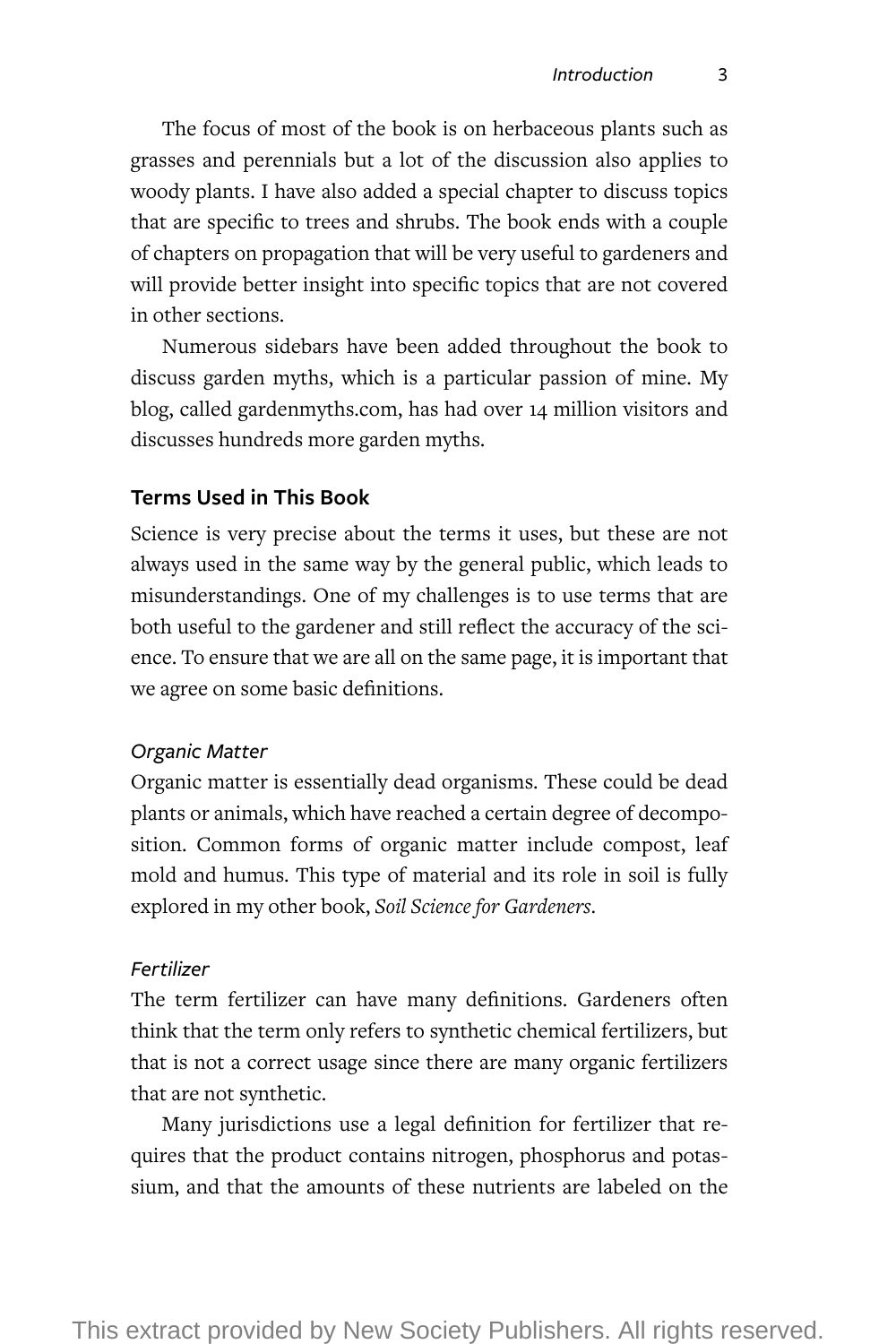package. By this definition, something like Epsom salts would not be a fertilizer even though it provides plants with magnesium. Its NPK value would be 0-0-0, which is not a fertilizer.

I will use the term fertilizer in a more general way to describe any material that is added to soil with the primary purpose of supplying at least one plant nutrient. I will also use the term synthetic fertilizer to refer to man-made chemical products and organic fertilizer for natural products.

# *Nutrients*

When talking about plants, nutrients are the basic minerals and nonminerals they require, including things like nitrogen, potassium, phosphorus, calcium, magnesium, etc.

# *Herbaceous*

The term herbaceous refers to plants that are herbs in the botanical sense and not in the culinary sense. It is also not used exclusively to refer to perennials. A herbaceous plant is any plant that does not form woody structures and includes grasses, perennials and bulbs. They can be annuals, biennials or perennials.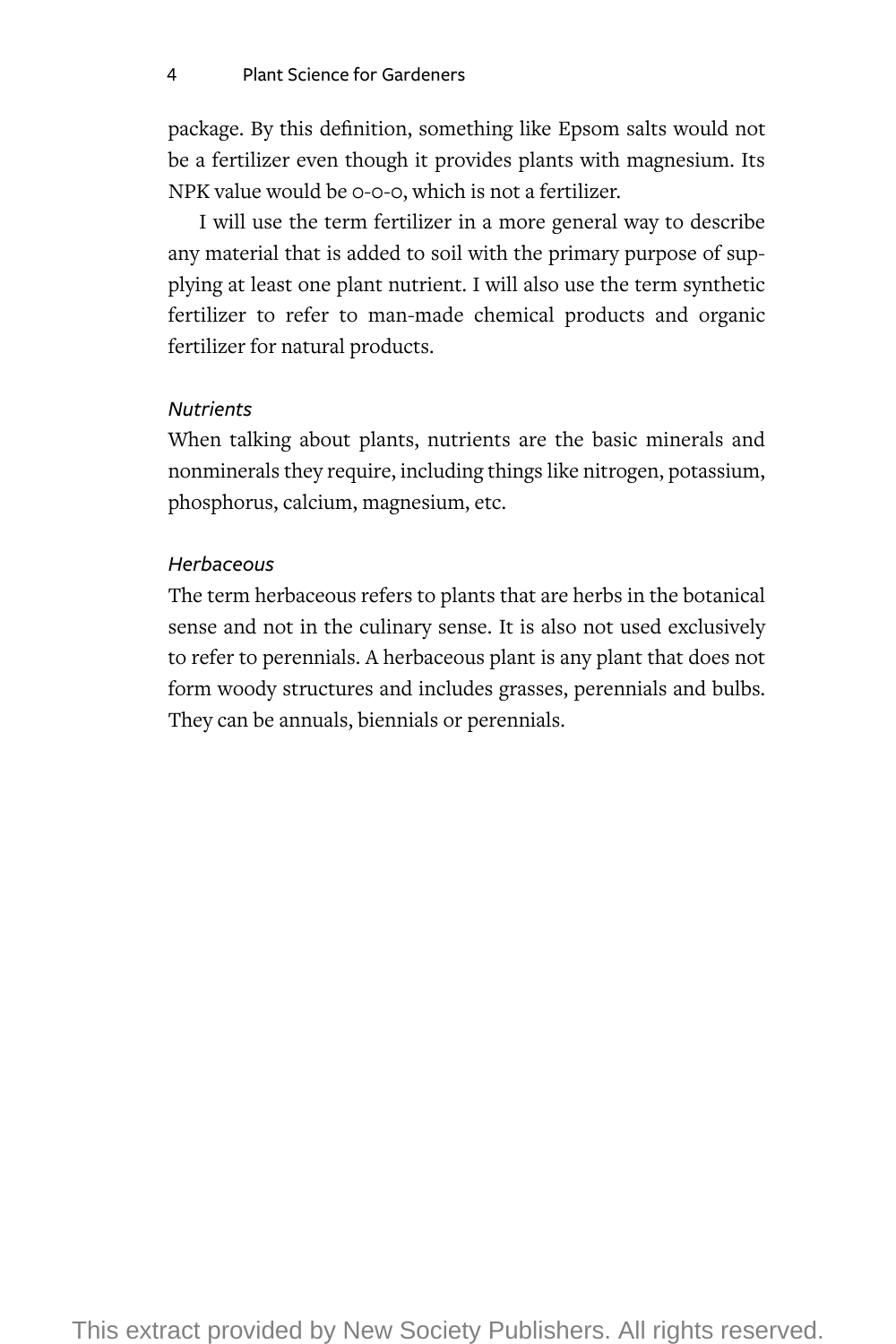

# Plant Basics

**1**

The initial chapters of this book look at different parts of a plant such as roots, stems and leaves, but it is important to understand that none of these parts function in isolation. They are all connected to one another and although they look very different, they also have a lot of similarities. Some of these common elements are discussed in this chapter to provide a foundation for the rest of the book.

## **Cells**

All parts of a plant are made up of cells, and unlike animal cells they have a rigid cell wall. They tend to be square in shape and the cell wall is made up mostly of cellulose, a strong polymer that adds rigidity and strength to the plant. Though cellulose is very resilient, it's also quite flexible and readily takes in water. Paper, including paper towels and toilet paper, is primarily made up of cellulose.

Cells are somewhat similar to boxes and plants can be visualized as stacks of boxes. The rigid cell walls are strong enough to withstand internal pressures and some level of freezing.

The cell wall is not completely solid. Small channels go through the wall and allow water, minerals, sugars and proteins to flow into and out of the cell, allowing material to flow throughout the plant. Water and nutrients flow from roots to the top of the plant, and sugar moves from leaves down the plant to the roots. In this way all cells are connected to one another.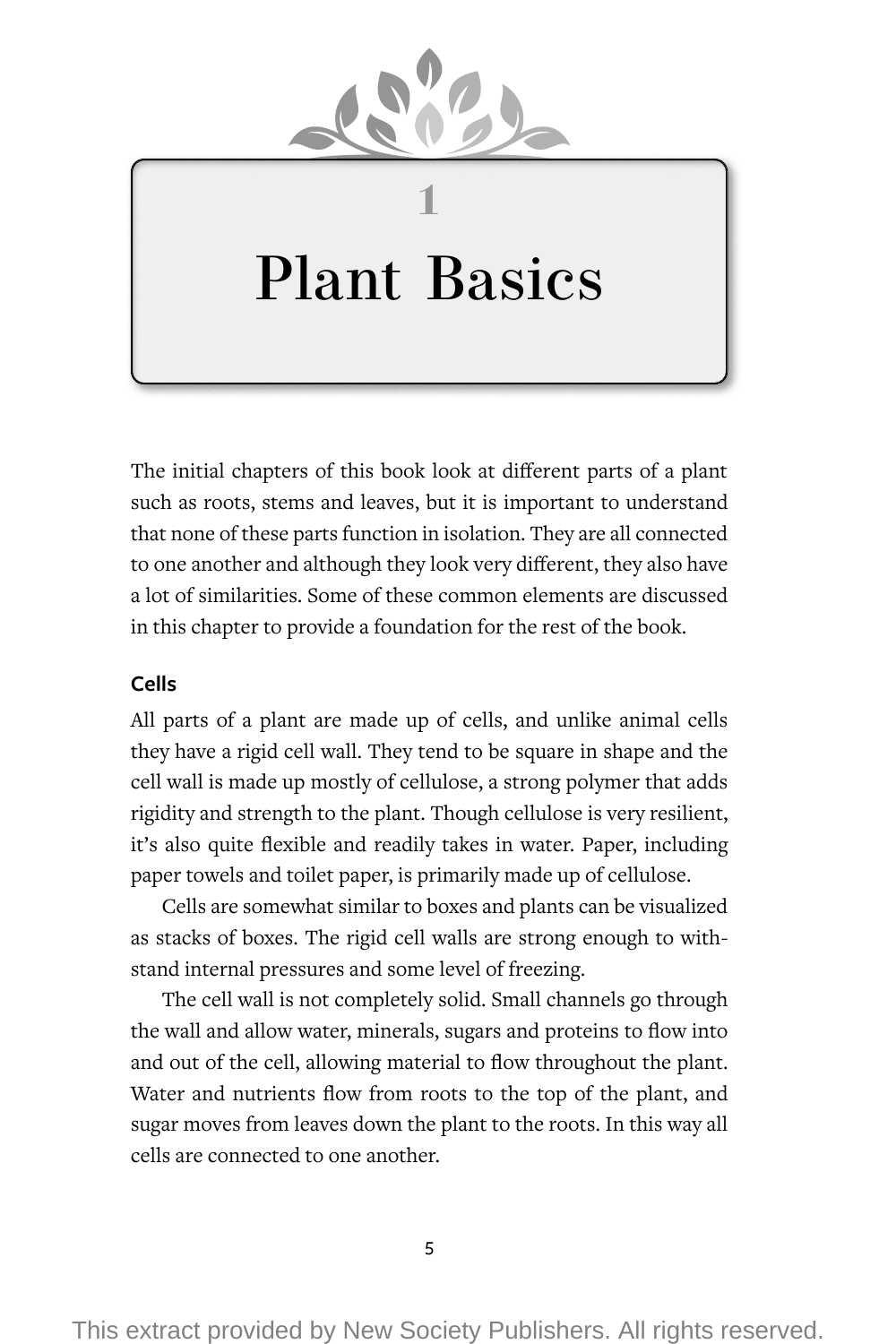

Visible vascular bundles on a celery stem.

# **Xylem and Phloem**

The xylem and phloem are as vital to plant life as the heart and circulatory system are to animal life. In some ways, both systems play a similar role.

The xylem and phloem are two distinct organs in a plant but they usually occur together in something called the vascular bundle. Note that the term vascular is also used to refer to blood vessels, namely tubes carrying blood.

The vascular bundle is like a super-fast highway where the passengers are various substances needed for plant growth. You can easily see the vascular bundles as small dots in a piece of celery.

Think of the xylem and phloem as hollow tubes, not unlike drinking straws, running through the plant. They are more complicated than this, but the hollow tube analogy is fairly accurate.

Once water or cellular liquid enters the tubes it travels either up or down the tube. I use a simple mnemonic to remember their function. Water and xylem start with letters in the same part of the alphabet and so the xylem transports water, and water always moves up the plant, from roots to leaves.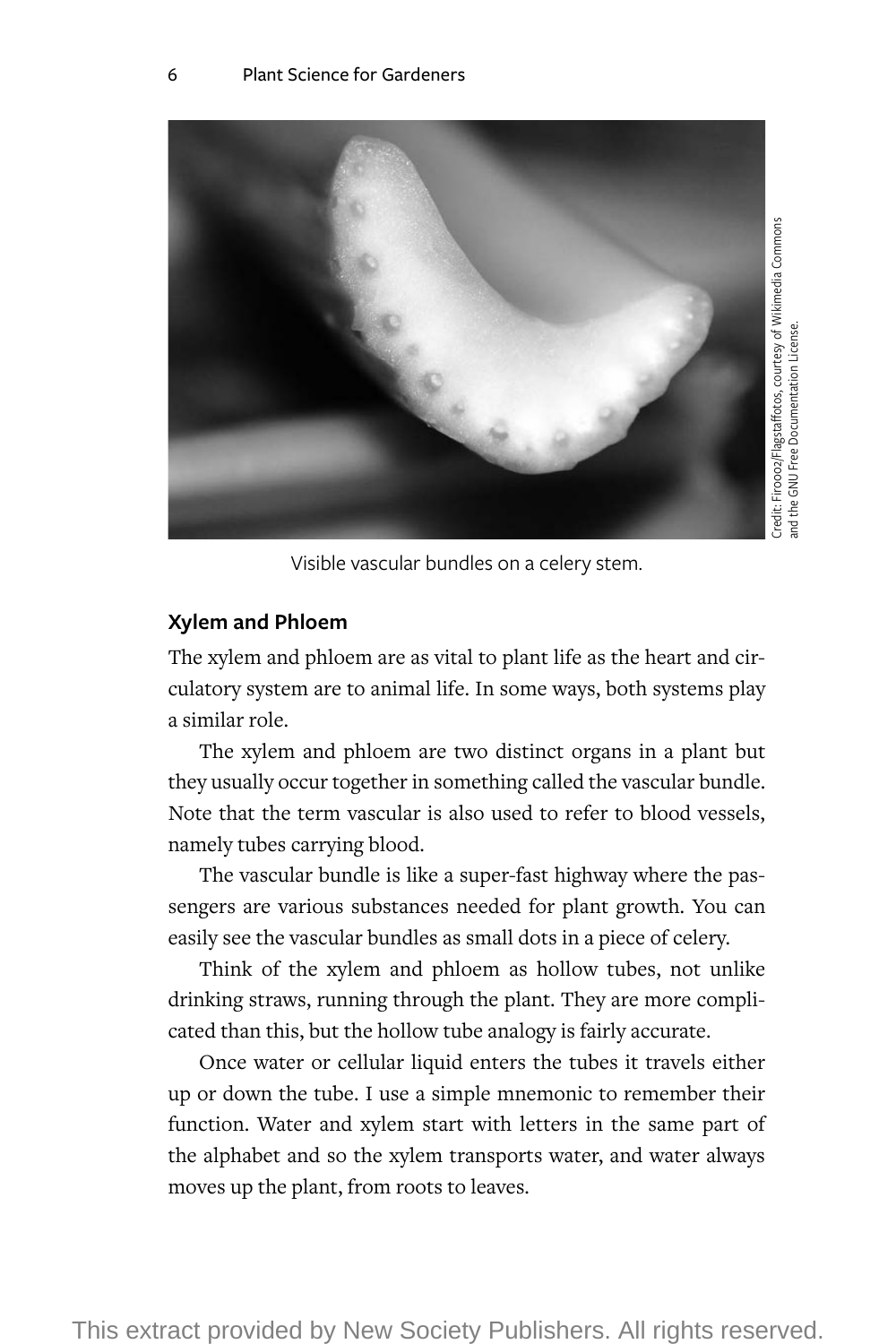#### *Xylem*

The xylem is responsible for transporting water from the roots to the rest of the plant. Water and dissolved minerals pass through the outer membrane of roots and then flow to the center of the root. There it enters the xylem and starts the journey up the plant.

As water is lost in the leaves it creates a drop in pressure inside the xylem that causes more water to move up the tube.

This system only supports one-way traffic. Spraying water on the leaves does result in a bit being absorbed by the leaves but this water is not moved around the plant. When a plant needs water, it must be absorbed by the roots.

#### *Phloem*

The phloem transports carbohydrates, minerals, amino acids, hormones and other chemicals produced by the plant to other areas.

Two-way traffic occurs in the phloem, so molecules in any part of the plant can flow to any other part, using phloem tubes. This system is quite complex and the plant does control the movement of molecules. Some are more easily moved around than others. For example calcium is considered to be "immobile" and it does not easily move around the plant. Other molecules like sugar are "mobile" and are easily moved to any part of the plant.

#### **Photosynthesis**

Most of you are familiar with photosynthesis. It is the process plants use to convert carbon dioxide and light into sugars and oxygen. The sugars provide the food energy plants need to grow, and the released oxygen helps us to breathe. This is obviously important for the plant, but it is also critical to life on earth.

Consider this: there were no animals on earth until plants started to grow. Initially they were simple plants like algae, but they soon developed into more sophisticated organisms. You might think that the production of oxygen was the key to animal life and it certainly was important, but plants play a much more important role and that has to do with energy.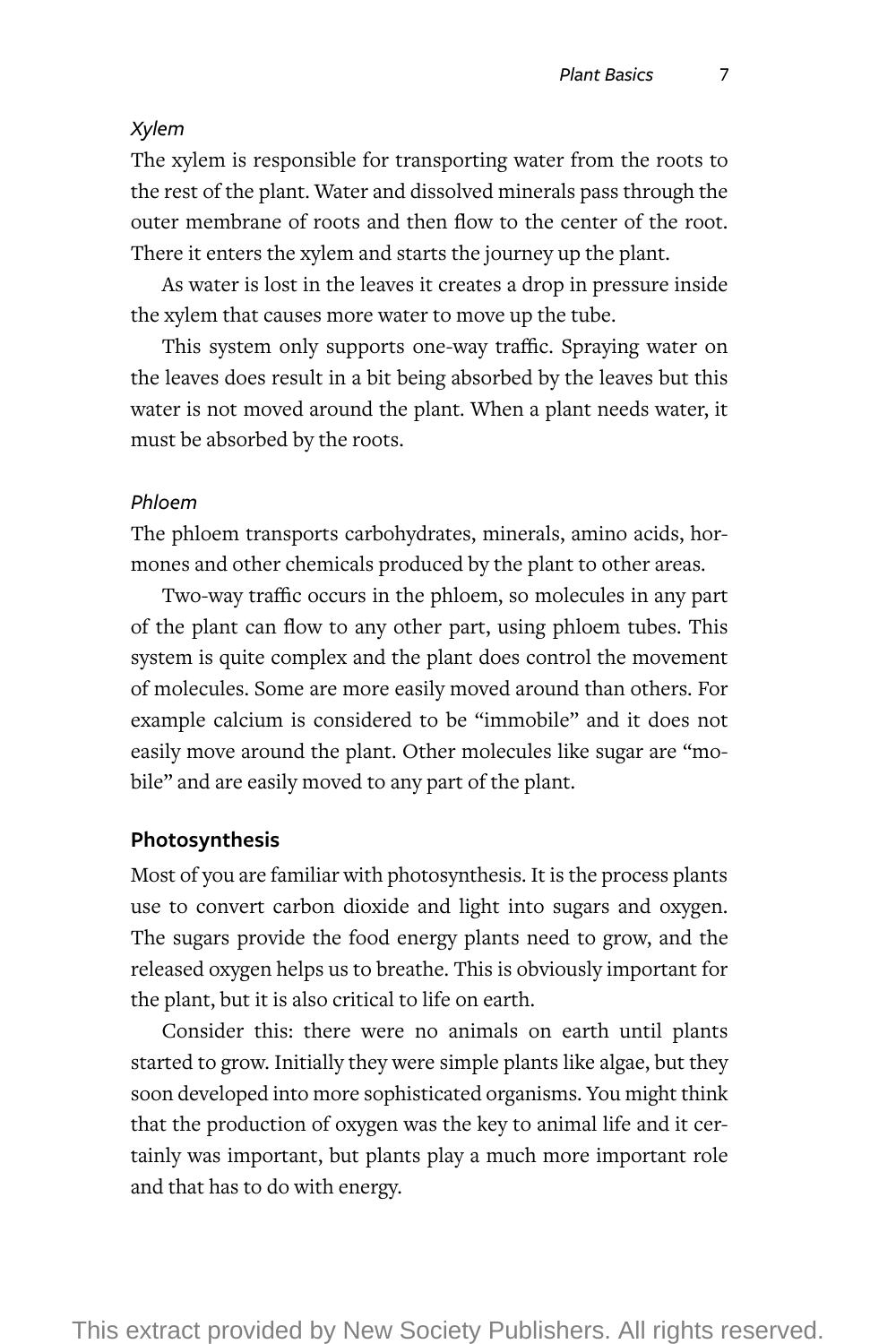All living organisms need energy to live. It takes energy to grow, to reproduce and to move around. It even takes energy to digest food.

Animals can't make their own energy, but plants can. Plants are the source of all our food energy and we get it by either eating plants directly, or by eating other animals that eat plants.

Where do plants get this energy? From the sun, through photosynthesis. Plants capture sunlight and create energy-storing molecules called sugars. Those sugars are then used to keep both themselves and all animals alive. Without photosynthesis, there would be very little life on earth.

A simple formula for the reaction that occurs can be written as:

 $CO_2 + H_2O \rightarrow C_6H_{12}O_6 + O_2$ 

Carbon dioxide is combined with water to produce sugar and oxygen.

#### **Plant Myth: Plants Raise the Oxygen Level in Homes**

Plants do produce oxygen during photosynthesis and this has led to the belief that they will increase the oxygen level in the home, but that is a myth. The low levels of light in a home reduce photosynthesis which results in less oxygen being produced than outside.

If you had enough plants in a room to use up all of the  $CO<sub>2</sub>$  and convert it to oxygen, the oxygen levels would increase from 20.95% to 21%. This increase is difficult to detect and would have no effect on humans. Keep in mind that this increase is the maximum increase possible and assumes plants would use all the  $CO<sub>2</sub>$  available. In real life, the increase is much less.

It is also important to remember that plants also respire and produce  $CO<sub>2</sub>$ , negating in part the oxygen they produce. If you are concerned about this  $CO<sub>2</sub>$  and remove plants from a bedroom at night, don't bother. The amount is tiny compared with what humans produce.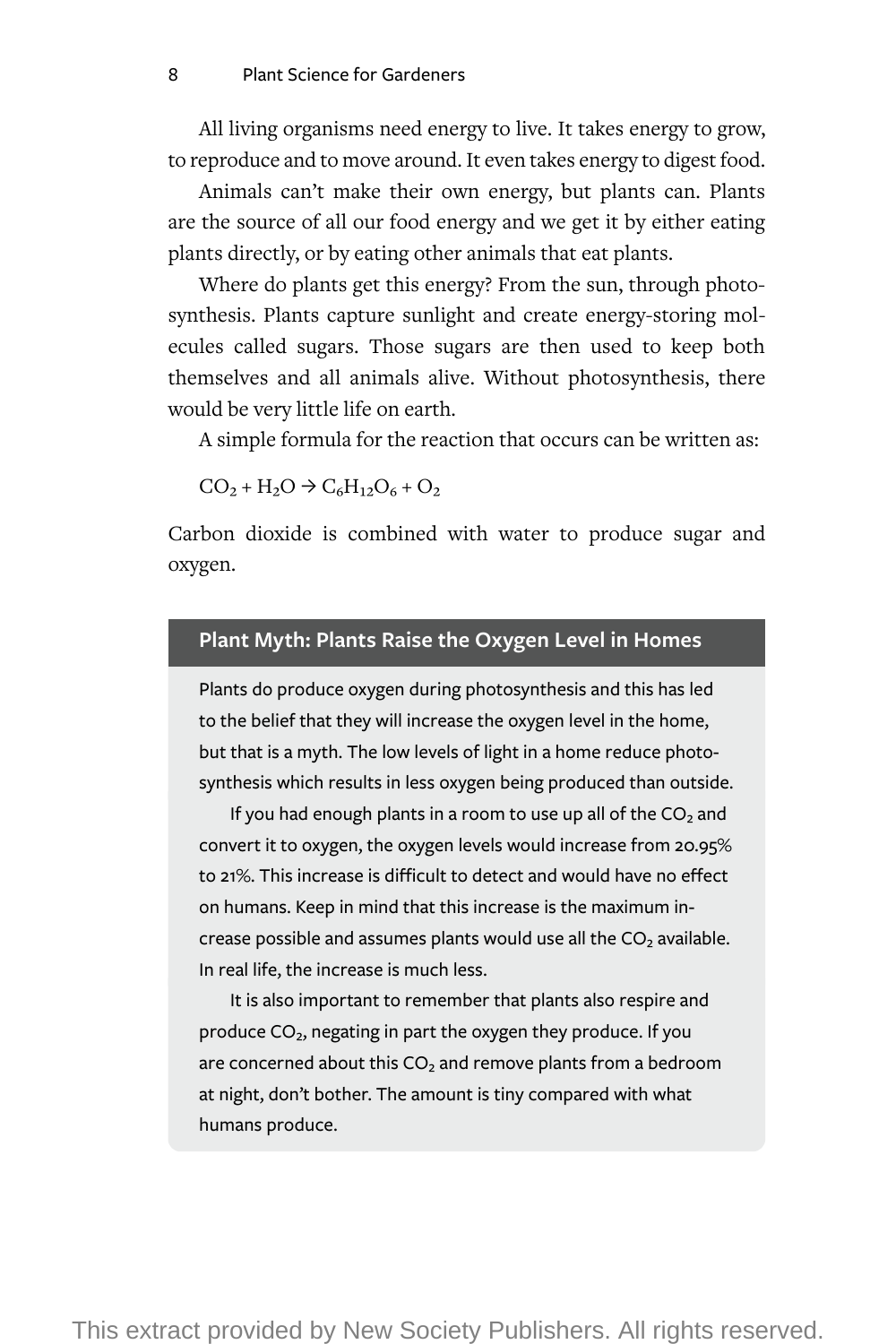Water is collected by the roots and transported to the stems and leaves. Openings in leaves and stems called stomata allow carbon dioxide to enter. Sun is absorbed through the leaves. Chloroplasts, which are special organs in green tissues, combine these ingredients and produce sugars. A waste product of this reaction is oxygen, some of which is used by the plant, but most of it is expelled through the stomata.

#### *What Happens at Night?*

What happens to photosynthesis when the sun goes down? Almost immediately, photosynthesis stops. This means that plants need to produce enough sugars during daylight hours to support normal metabolism both during the day and all night long.

During the night, plants are still absorbing water and nutrients at the roots, and growth in various parts of the plant continues. Flowers are forming or being pollinated and leaves are producing various natural pesticides to ward off insect predation. All these processes require energy.

Photosynthesis is efficient enough to provide all the energy needed during the day and night as well as produce some excess that is stored for a rainy day, and I mean that literally.

#### *Sugars, Carbohydrates and Energy*

The terms sugars, carbohydrates and energy tend to be used interchangeably in gardening circles. Photosynthesis produces mostly glucose, a sugar, but it also produces other sugars. These sugars are simple carbohydrates and they are used as building blocks to create larger carbohydrates like starch and many other compounds found in plants.

Almost all reactions in a plant require energy and sugars provide that energy.

Each of the above terms are different but can be and are used to refer to something very similar. The glucose produced in photosynthesis can be called a sugar, a carbohydrate or even energy.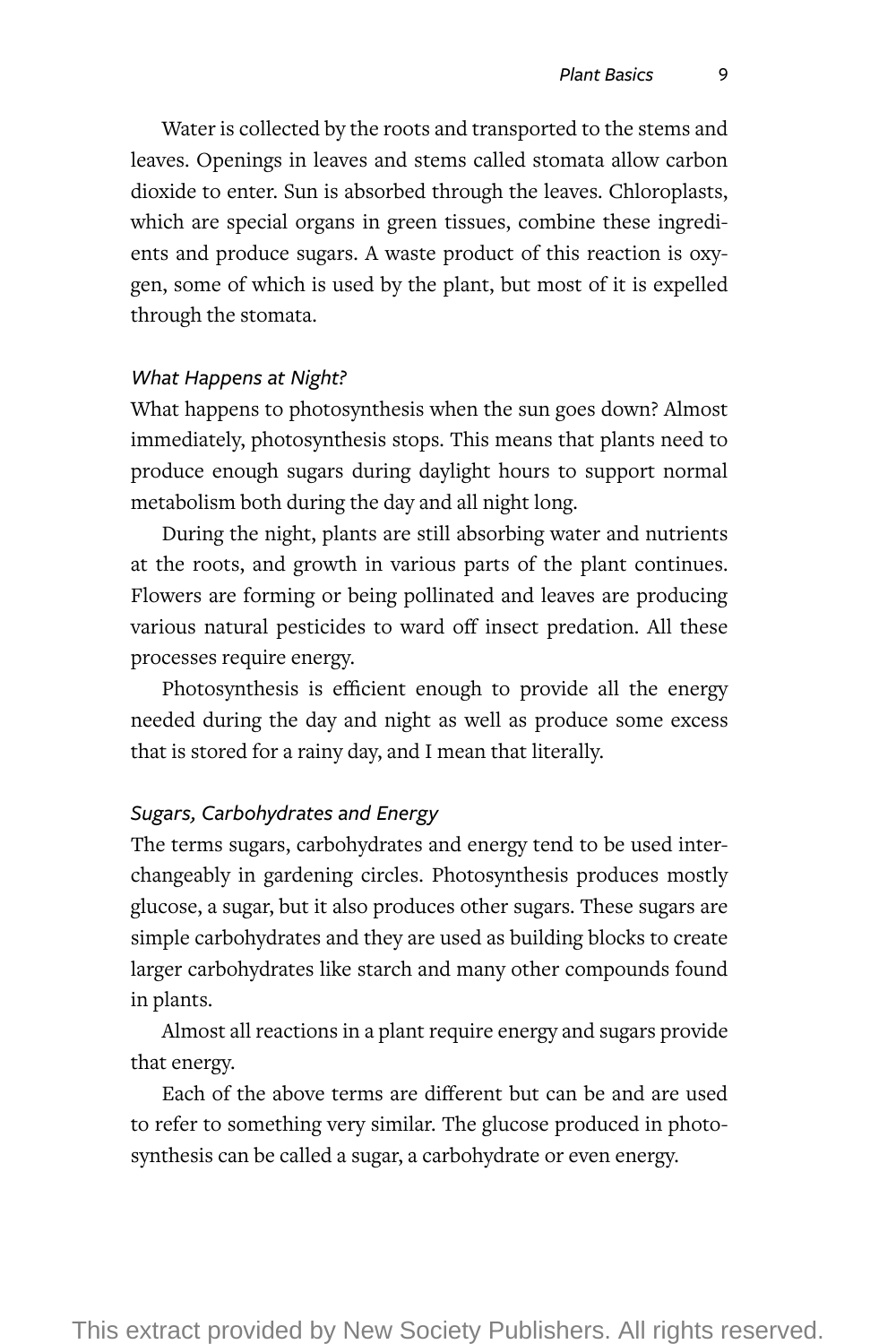A more general term that is used by scientists is "photosynthates"— the compounds that are produced by photosynthesis. This term includes the sugars as well as many other compounds produced in the overall process.

In this book I have mostly used the term sugars and energy to refer to all of these.

#### *Photosynthesis and Climate Change*

Once you understand photosynthesis you can start to appreciate how important it is to climate change. We add  $CO<sub>2</sub>$  into the atmosphere and plants remove it. At present we are adding much more than plants can remove which increases the level in the air. By adding more plants to earth, we will reduce the  $CO<sub>2</sub>$  levels in the air and that is my excuse for buying more plants.

Most of the  $CO<sub>2</sub>$  absorbed by plants ends up in the soil and in woody plants. Two-hundred-year-old trees are a great storage system for  $CO<sub>2</sub>$ . On the other hand, removing old growth forests not only stops the reduction of  $CO<sub>2</sub>$  by the living trees, but as the wood rots it releases the  $CO<sub>2</sub>$  back into the atmosphere through a process called respiration.

Herbaceous plants are also important for capturing  $CO<sub>2</sub>$  and that carbon ends up in soil from either root exudates (chemicals given off by roots) or decomposed plants.

## **ATP and the Energy Cycle**

One of the most important molecules in the plant is something called adenosine triphosphate, or ATP for short. This is a relatively simple molecule that can be thought of as a rechargeable battery. Not much happens inside a plant, or even your body for that matter, without energy. ATP is that energy source.

ATP will combine with water to form another compound called ADP, as well as forming phosphate and free energy. That energy is used by thousands of other reactions to build all of the chemicals found in a plant. For example, it is used to take simple sugar molecules and build them up into large starch molecules. It is also used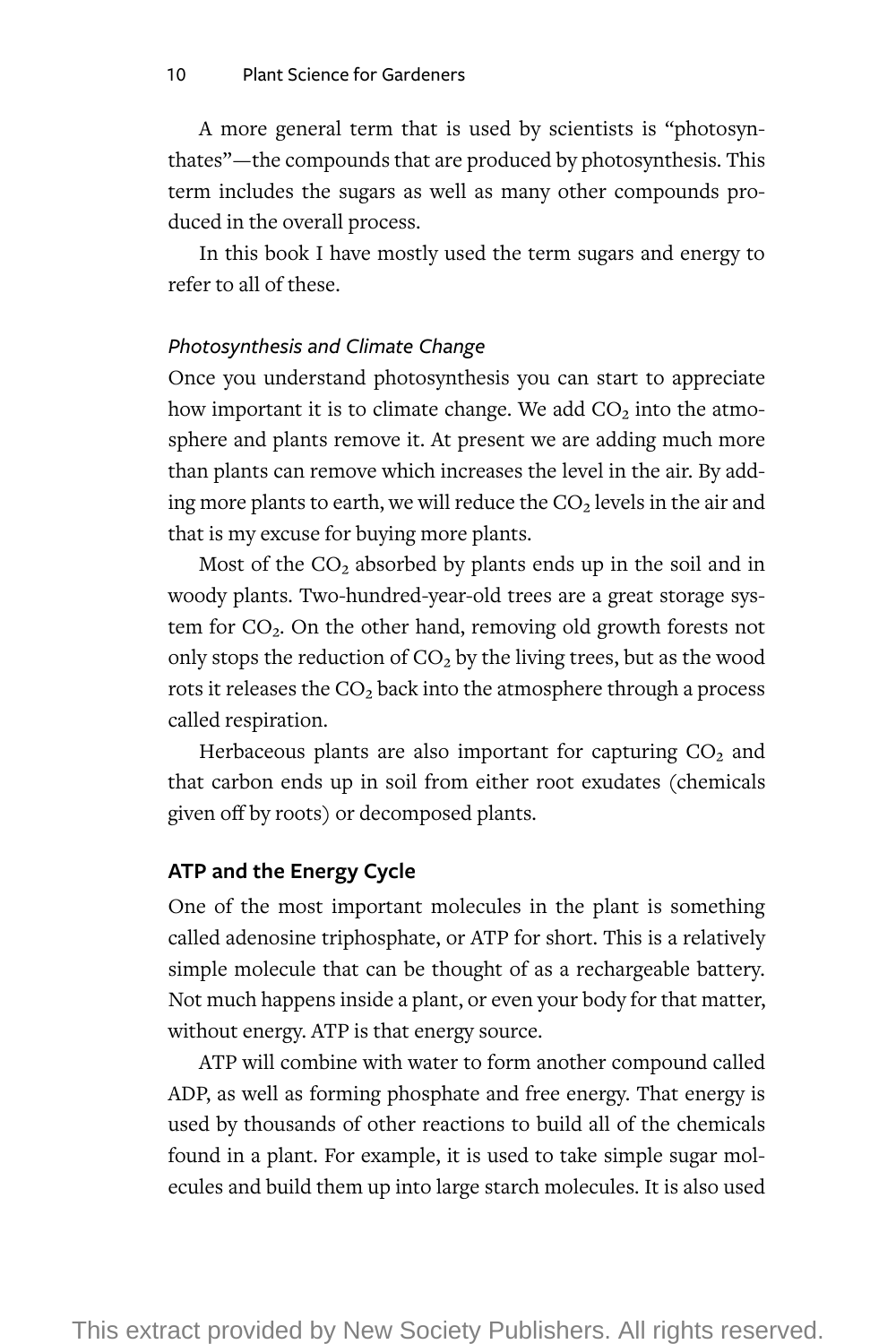in the root hairs to actively move nutrient molecules across the root membrane.

$$
ATP + H_2O \rightarrow ADP + phosphate + free energy
$$

Think of ADP as a discharged battery. It is now time to recharge this battery so it can be used again and that happens during photosynthesis. The light from the sun is used to recharge ADP into an ATP molecule. The ATP battery is now ready to be used somewhere else in the plant to carry out reactions.

ADP + phosphate + sun energy  $\rightarrow$  ATP + H<sub>2</sub>O

Note that phosphate plays a big role in this. It is one of the main ways in which plants use this soil nutrient.

The discharged ADP battery can also be charged through a process called respiration.

#### **Respiration**

Respiration is a process that happens in both animals and plants. An energy source, the sugars, are reacted with oxygen to produce  $CO<sub>2</sub>$ , water and free energy. The free energy is stored in ATP.

 $C_6H_{12}O_6 + O_2 \rightarrow CO_2 + H_2O + ATP$  (energy)

The ATP molecule is then used as described above to carry out all the other processes taking place in a plant.

Respiration takes place in every part of the plant, including roots, stems, flowers and even in fruits and seeds. The process is not light dependent and happens 24/7. Luckily for plants, the photosynthesis process is more efficient than respiration. A well-grown plant can produce all the energy a plant needs, during daylight hours.

Respiration requires oxygen which is easy to come by in both stems and leaves which have stomata openings that allow oxygen to enter. But what about the roots? Respiration is vital for roots and the only way for them to get oxygen is from the soil. They need to breathe oxygen just like we do.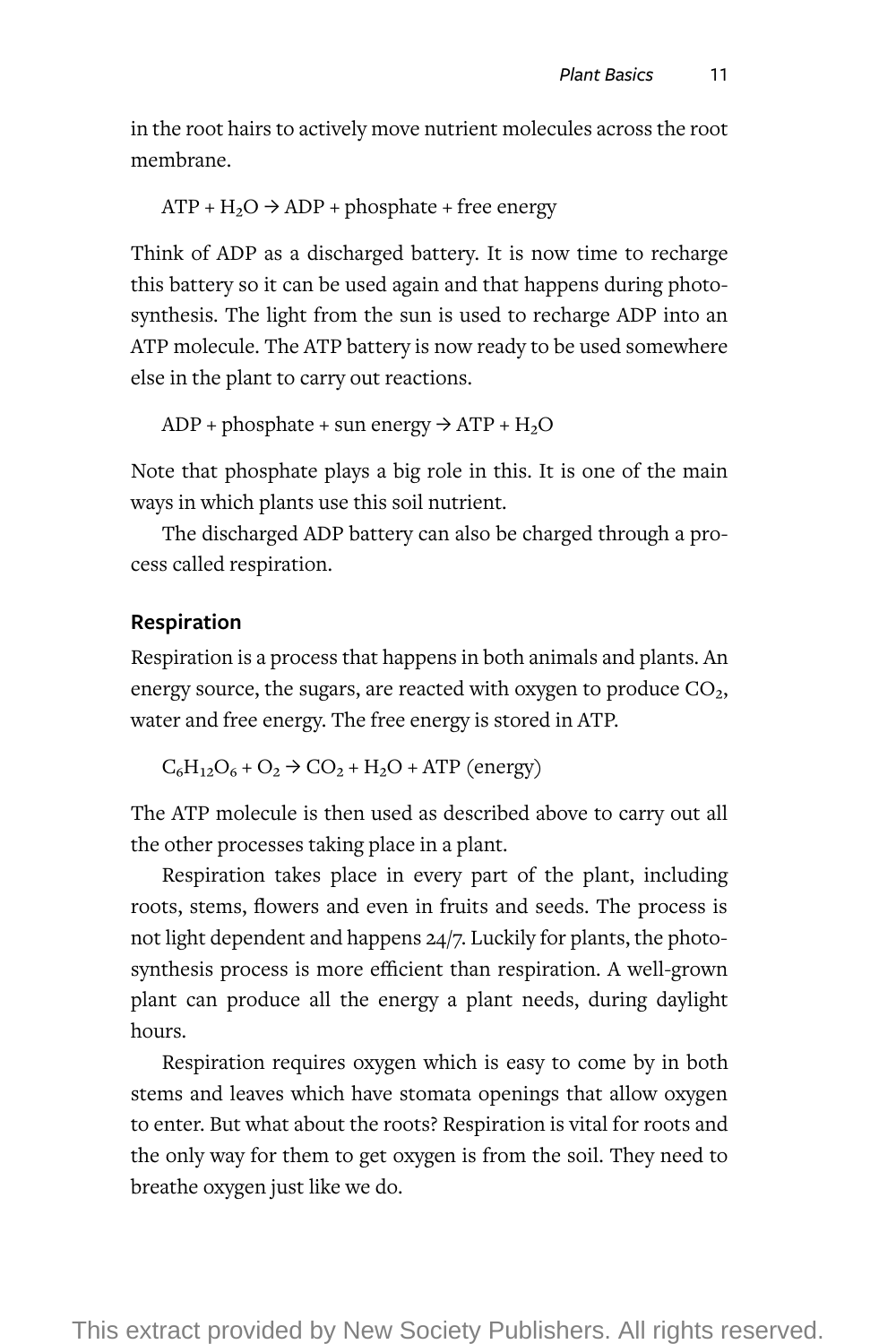Ideal soil is about 25% air and this provides the oxygen needed by roots. This value is lower in compacted soil or if the soil is waterlogged. In both of these cases, roots can suffocate and die.

# **Meristematic Cells**

Plants are quite different from animals in a number of respects but one that is most important is the plant's ability to keep growing. You can cut your lawn and it grows back. You can take a stem cutting and grow a complete plant. Slice a hosta in half and you have two plants. Cut down a mature tree and in no time at all you have suckers growing that will eventually grow into new trees. Try doing that to animals!

This ability to regenerate and grow is a major characteristic of plants and depends on meristematic cells.

Before we get into that, it is important to understand differentiated and undifferentiated cells. An undifferentiated cell looks like a blob. It is very simple and does not look much like a plant cell. It really can't do much yet. It is a special cell with only one function: to replicate. It divides to make more of itself and it can do this very rapidly.

Plants keep making more undifferentiated cells so that they always have a ready supply of them.

Differentiated cells are ones with a specific defined function. They might be root cells, or leaf cells or any other cell needed by the plant. They take on the physical characteristics needed as well as the biological and chemical functions required. They are mature cells ready to do whatever they were differentiated to do.

Meristematic cells are undifferentiated cells and are similar to animal stem cells which have an analogous behavior and function. They are a pool of cells ready to differentiate into whatever form the plant needs. In the root area, they might become root hair cells, but the same meristematic cell in a bud can become a leaf cell or a flower cell.

The plant keeps meristematic cells in various key locations so that they are ready to develop as needed. Primary spots for these cells include the tip of roots, the tip of shoots and in dormant buds.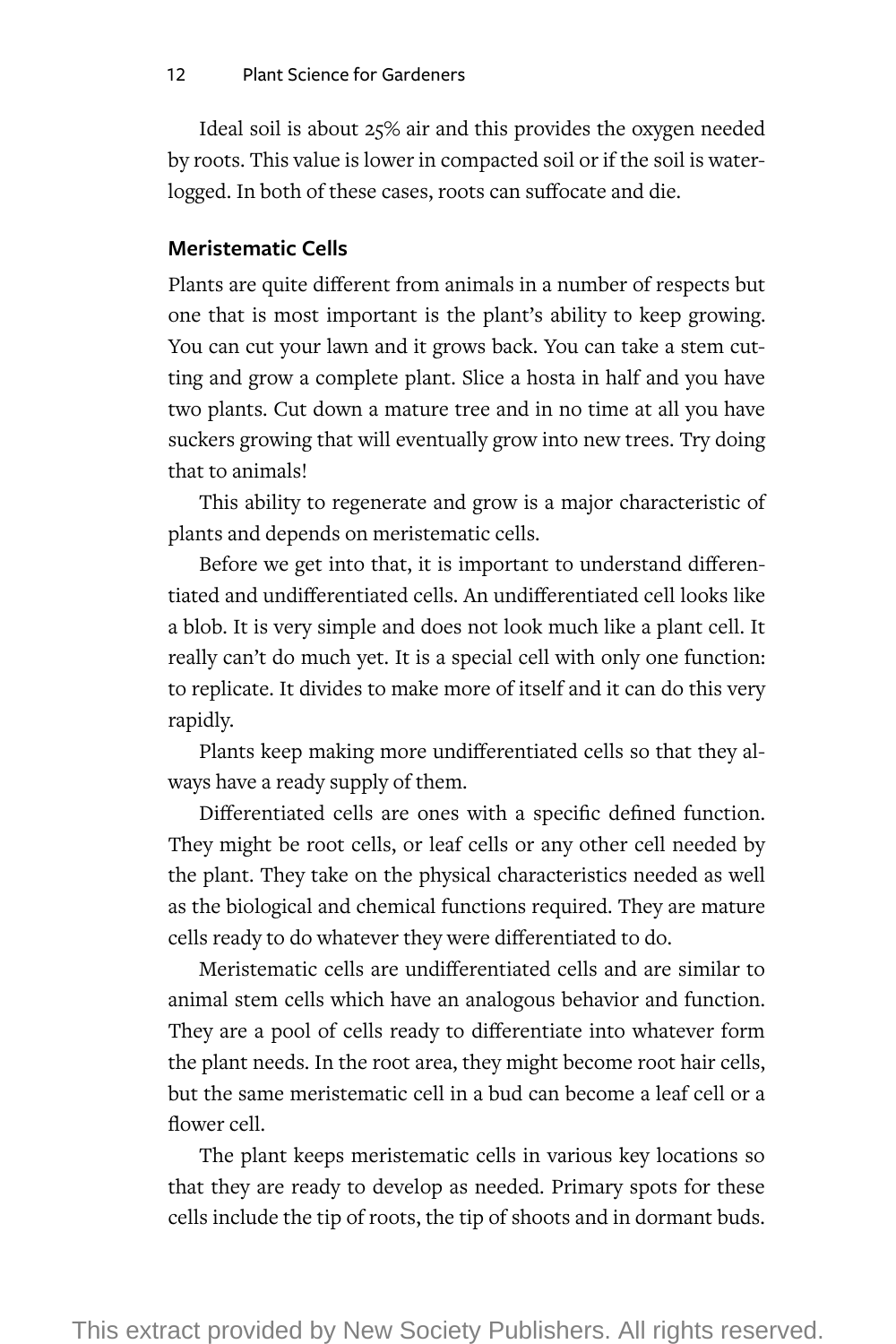

Location of meristematic tissue.

As the shoot grows, meristem tissue is also produced at all side branches in something called dormant buds. Some of these dormant buds will become new shoots or flowers the following spring, but many remain dormant for the life of the plant, or until the plant needs them. If the plant is damaged these dormant buds become active to allow the plant to grow. All the suckers produced after cutting a tree are dormant buds that have been activated by the damage.

Stems of woody plants, like trees and shrubs, have a special lateral meristem that allows the stem to grow in width.

Most growth in plants involves meristematic cells.

Unlike animals, plant growth is essentially indeterminate— both roots and shoots continue to grow throughout the life of the plant. It can slow down as the plant gets larger, and it is controlled by environmental factors, but plants never stop growing.